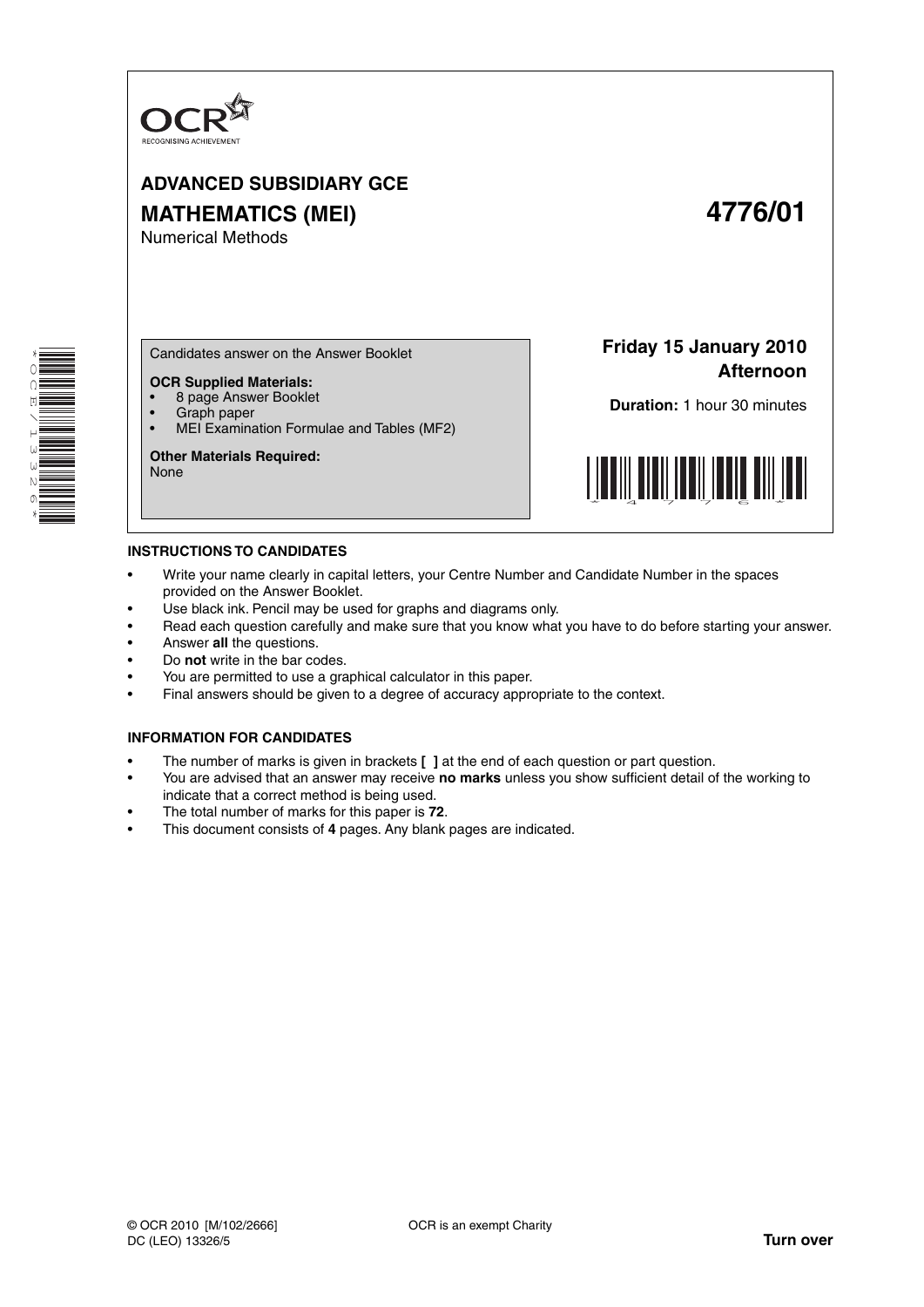# **Section A** (36 marks)

**1** Show that the equation

$$
2^x + \left(\frac{1}{2}\right)^x = 3
$$

has a root between  $x = 1.3$  and  $x = 1.5$ . Use the bisection method to find an estimate of this root with a maximum possible error less than 0.02.

 Determine how many further iterations would be required to reduce the maximum possible error to less than 0.001. **[8]**

**2** An integral,  $\int_{a}^{b}$ *a* f(*x*) d*x*, is being evaluated numerically. Some mid-point rule and trapezium rule

estimates are shown in the table.

| h   | Mid-point rule | Trapezium rule |  |
|-----|----------------|----------------|--|
|     | 2.579 768      | 2.447 490      |  |
| 0.5 | 2.547350       |                |  |

Find the trapezium rule estimate for  $h = 0.5$ .

 Find two Simpson's rule estimates and hence state, with a reason, the value of the integral to the accuracy that appears justified. **[7]**

**3** (i) Given that  $f(x) = x^3 - x^2 + 1$ , find  $f(0.5)$ .

Use the formula  $f(x + h) \approx f(x) + h f'(x)$  to show that

$$
f(0.5 + h) \approx 0.875 - 0.25 h.
$$
 [3]

- (ii) Hence determine the approximate range of values of *x* for which  $f(x) = 0.875$  correct to 3 decimal places. **[4]**
- **4 (i)** Show algebraically that

$$
(k+1)^2 + (k-1)^2 - 2k^2 = 2
$$
 (\*)

**for all values of** *k***.**  $[2]$ 

**(ii)** Use your calculator to evaluate the left hand side of  $(*)$  for increasingly large values of  $k$  (e.g. 10<sup>3</sup>,  $10^6, 10^9, \ldots$ ). State briefly two important results in numerical methods that are illustrated by your working. **[4]**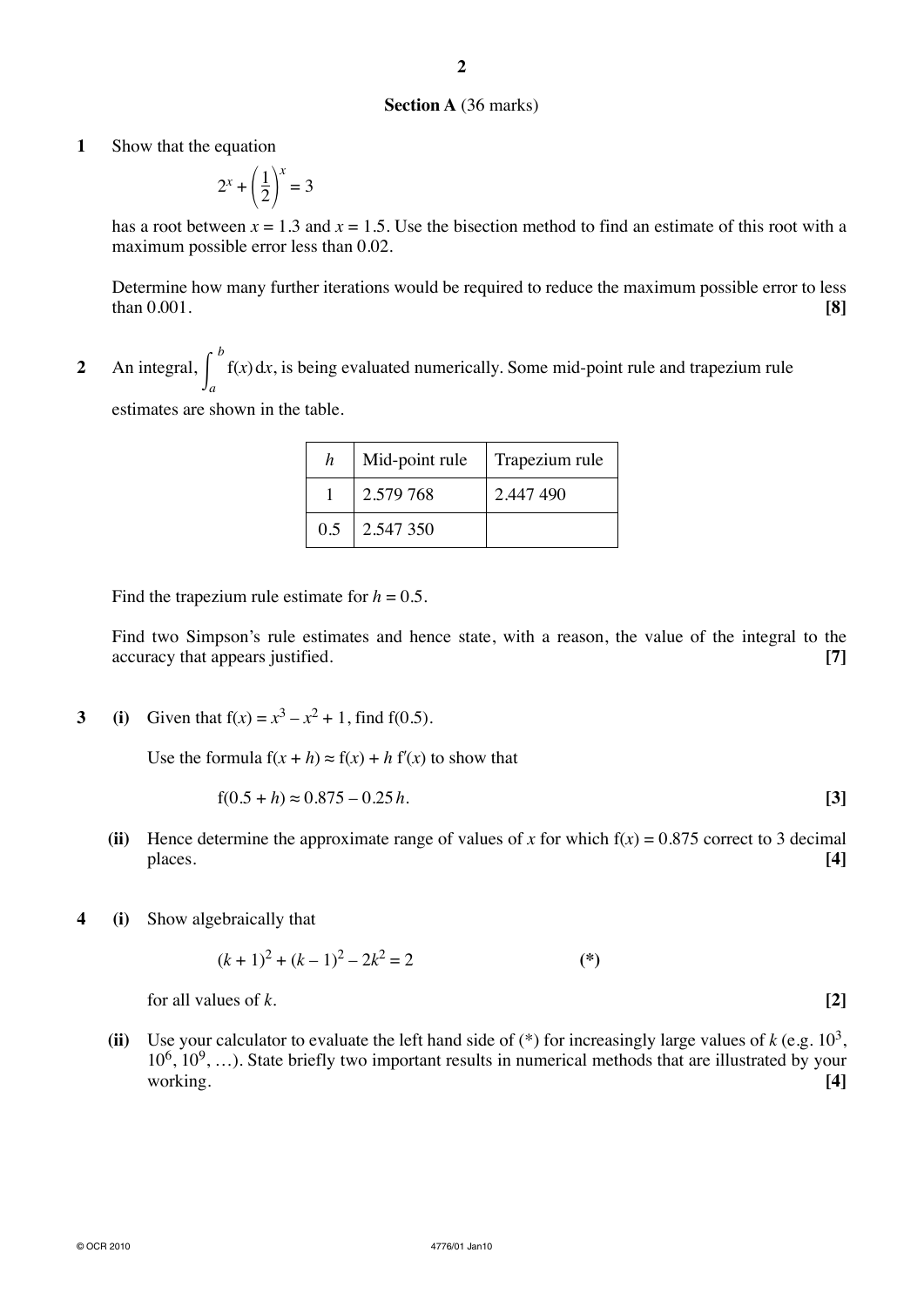**5** A function f(*x*) has the following values correct to 3 decimal places.

| $\mathcal{X}$ |               |       |       | $\ddot{\phantom{1}}$ |       |
|---------------|---------------|-------|-------|----------------------|-------|
| f(x)          | $\vert$ 1.883 | 2.342 | 2.874 | 3.491                | 4.206 |

- **(i)** Show, by means of a difference table, that a cubic polynomial fits these data points closely but not exactly. **[4]**
- **(ii)** Use Newton's forward difference formula to estimate the value of f(1.5). **[4]**

# **Section B** (36 marks)

- **6 (i)** The derivative of a function is to be estimated numerically. Show, with the aid of a sketch, that the central difference method will generally be more accurate than the forward difference method. **[4]**
	- **(ii)** The table shows two values of tan *x*º correct to 7 significant figures.

|                  | 60        | 62        |  |
|------------------|-----------|-----------|--|
| $\tan x^{\circ}$ | 1.732 051 | 1.880.726 |  |

Use these two values to estimate the derivative of tan  $x^{\circ}$  at  $x = 60$ .

 Use your calculator to find two further estimates of this derivative, using the forward difference method and taking  $h = 1$  and  $h = 0.5$ .

- **(iii)** Use the central difference method with  $h = 2$ ,  $h = 1$  and  $h = 0.5$  to obtain three estimates of the derivative of tan  $x^{\circ}$  at  $x = 60$ . [4]
- **(iv)** Show that the differences between the estimates in part **(ii)** reduce by a factor of about 0.5 as *h* is halved.

By considering the differences between the estimates in part **(iii)** show that the central difference method seems to converge more rapidly than the forward difference method. **[6]**

**[Question 7 is printed overleaf.]**